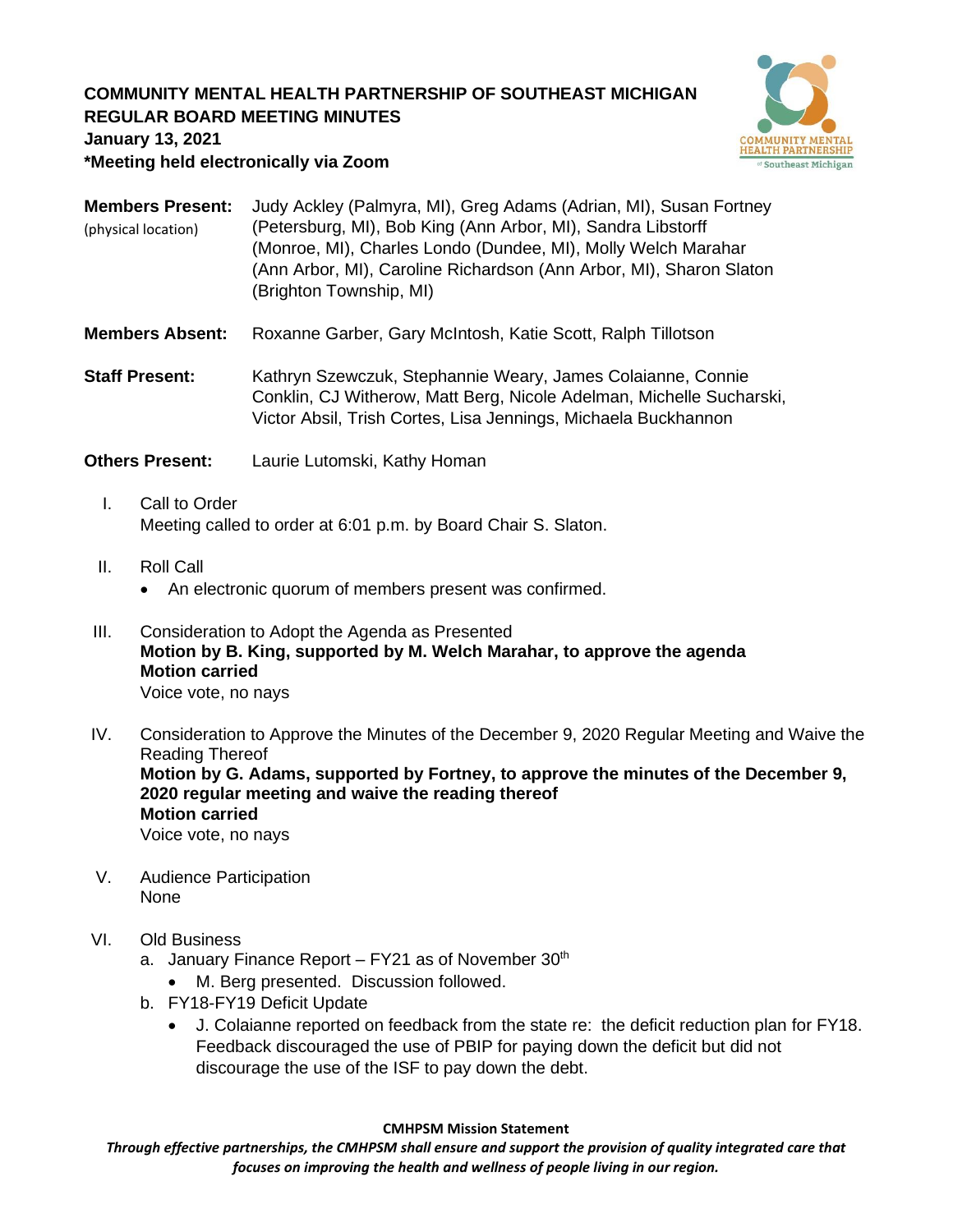- J. Colaianne has finalized a communication to the state confirming use of the ISF, and not PBIP, for the debt reduction.
- VII. New Business
	- a. CEO Evaluation Committee
		- The CEO is due to be reviewed in April.
		- CEO Review Committee: B. King, G. Adams, C. Londo
		- C. Richardson will send last year's evaluation questions to the committee.
	- b. Board Action FY21 Quality Assessment and Performance Improvement Plan (QAPIP) **Motion by M. Welch Marahar, supported by B. King, to approve the annual plan for quality assessment and improvement activities during the fiscal year 2021 Motion carried**

Vote

Yes: Ackley, Adams, Fortney, King, Libstorff, Londo, Welch Marahar, Richardson, **Slaton** 

No:

Absent: Garber, McIntosh, Scott, Tillotson

- c. Board Information CMHPSM Compliance Plan
	- The Compliance Plan will be presented at the February Regional Board meeting.
- d. Board Action Provider Premium Pay Extension (January & February 2021)
	- The Regional Operations Committee (ROC) and the Regional Finance Committee (RF) are working on determining what the cost for the \$2/hr premium pay is and what the plan will be when the state ends the premium pay. The state has currently approved the premium pay through February.
	- J. Colaianne will bring a plan to the board in February (a plan in conjunction with ROC and RF).
	- J. Colaianne noted that there does seem to be legislative support and state department support for a continuation of the premium pay.

**Motion by B. King, supported by G. Adams, to approve the pass through of MDHHS funding from the CMHPSM to cover the regional extension of \$2/hour plus employer expenses provider premium pay for services delivered January 1, 2021 through February 28, 2021**

# **Motion carried**

Vote

Yes: Ackley, Adams, Fortney, King, Libstorff, Londo, Welch Marahar, Richardson, **Slaton** 

No:

Absent: Garber, McIntosh, Scott, Tillotson

e. Board Action – Contracts

## **Motion by M. Welch Marahar, supported by B. King, to approve for the CEO to execute the contracts as presented**

#### **Motion carried**

Vote

Yes: Ackley, Adams, Fortney, King, Libstorff, Londo, Welch Marahar, Richardson, **Slaton** 

No:

Absent: Garber, McIntosh, Scott, Tillotson

f. Board Information – CEO Contract Authority

#### **CMHPSM Mission Statement**

*Through effective partnerships, the CMHPSM shall ensure and support the provision of quality integrated care that focuses on improving the health and wellness of people living in our region.*